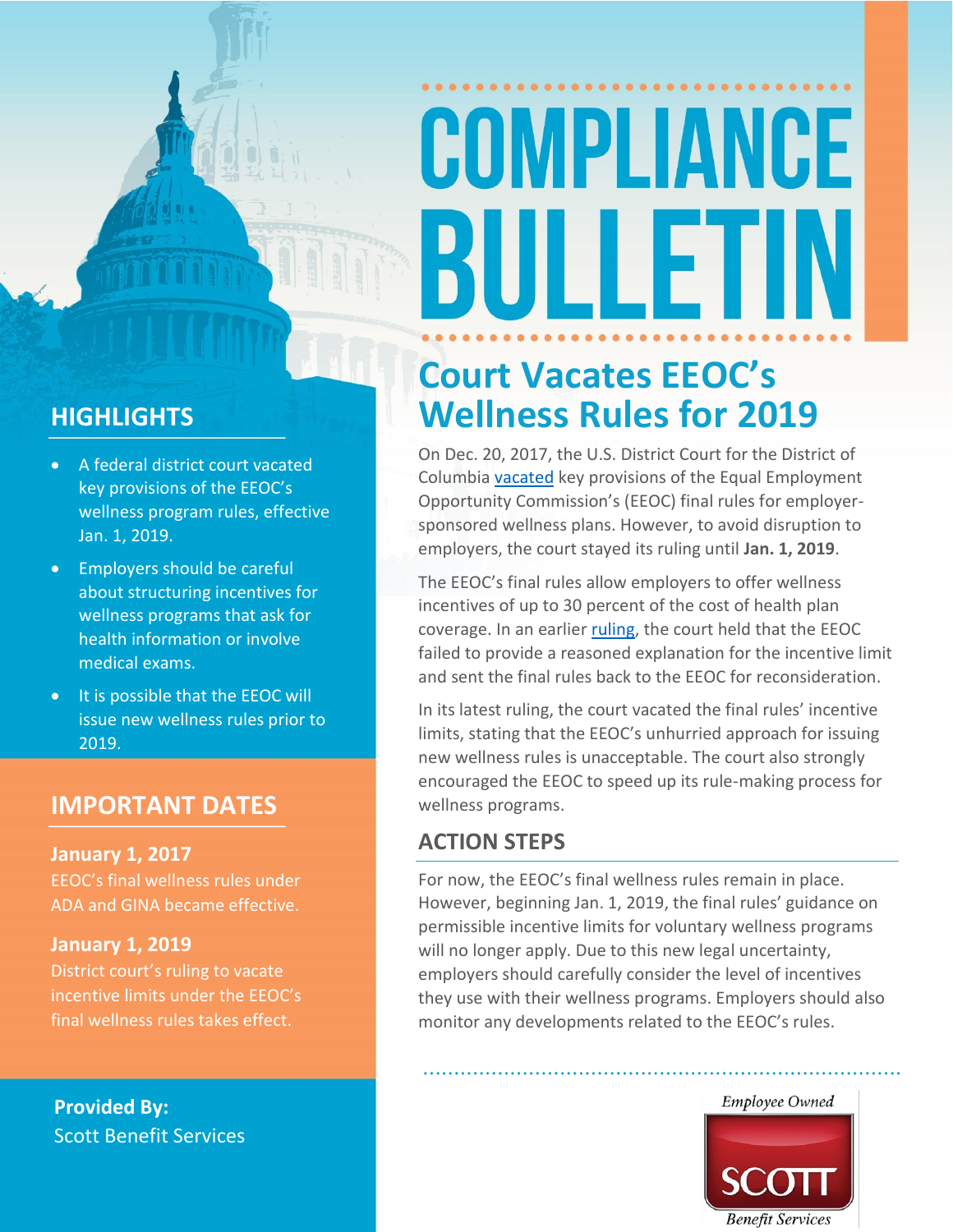### **COMPLIANCE BULLETIN**

### **Final Wellness Rules**

Federal laws affect the design of wellness programs, including two laws that are enforced by the EEOC—the Americans with Disabilities Act (ADA) and the Genetic Information Nondiscrimination Act (GINA).

• Under the ADA, an employer may make disabilityrelated inquiries and require medical examinations after employment begins only if they are job-related and consistent with business necessity. However, these inquiries and exams are permitted if they are part of a **voluntary wellness program**.

*Before the EEOC issued its final wellness program rules, it was unclear whether incentives to participate in a wellness program were permissible and, if so, in what amount.* 

• Under GINA, employers cannot request, require or purchase genetic information. This includes information about an employee's genetic tests, the genetic tests of family members and the manifestation of a disease or disorder of a family member. Like the ADA, GINA includes an exception that permits employers to collect this information as part of a wellness program, as long as the provision of information is **voluntary**.

Neither the ADA nor GINA define the term "voluntary" in the context of wellness programs. For many years, the EEOC did not definitively address whether incentives to participate in wellness programs are permissible under the ADA and, if so, in what amount. On May 16, 2016, the EEOC issued final rules that describe how the ADA and GINA apply to employer-sponsored wellness programs. These rules became effective on **Jan. 1, 2017**.

- The **[final ADA rule](https://www.federalregister.gov/articles/2016/05/17/2016-11558/regulations-under-the-americans-with-disabilities-act)** provides that incentives offered to an employee who answers disability-related questions or undergoes medical examinations as part of a wellness program may not exceed **30 percent** of the total cost for self-only health plan coverage.
- The **[final GINA rule](https://www.federalregister.gov/articles/2016/05/17/2016-11557/genetic-information-nondiscrimination-act)** clarifies that an employer may offer an incentive of up to **30 percent** of the total cost of self-only coverage to an employee whose spouse provides information about his or her current or past health status as part of the employer's wellness program.

#### **Court Decisions**

#### *First Decision – Incentive Limit is Arbitrary*

On Aug. 22, 2017, the U.S. District Court for the District of Columbia [ruled](https://ecf.dcd.uscourts.gov/cgi-bin/show_public_doc?2016cv2113-47) against the EEOC and remanded the final wellness rules back to the agency for reconsideration. In this case, the AARP argued that the 30 percent incentive limit is inconsistent with the voluntary requirements of the ADA and GINA, and that employees who cannot afford to pay a 30 percent increase in premiums will be forced to disclose their protected information when they would otherwise choose not to do so.

This Compliance Bulletin is not intended to be exhaustive nor should any discussion or opinions be construed as legal advice.  $2$ Readers should contact legal counsel for legal advice.